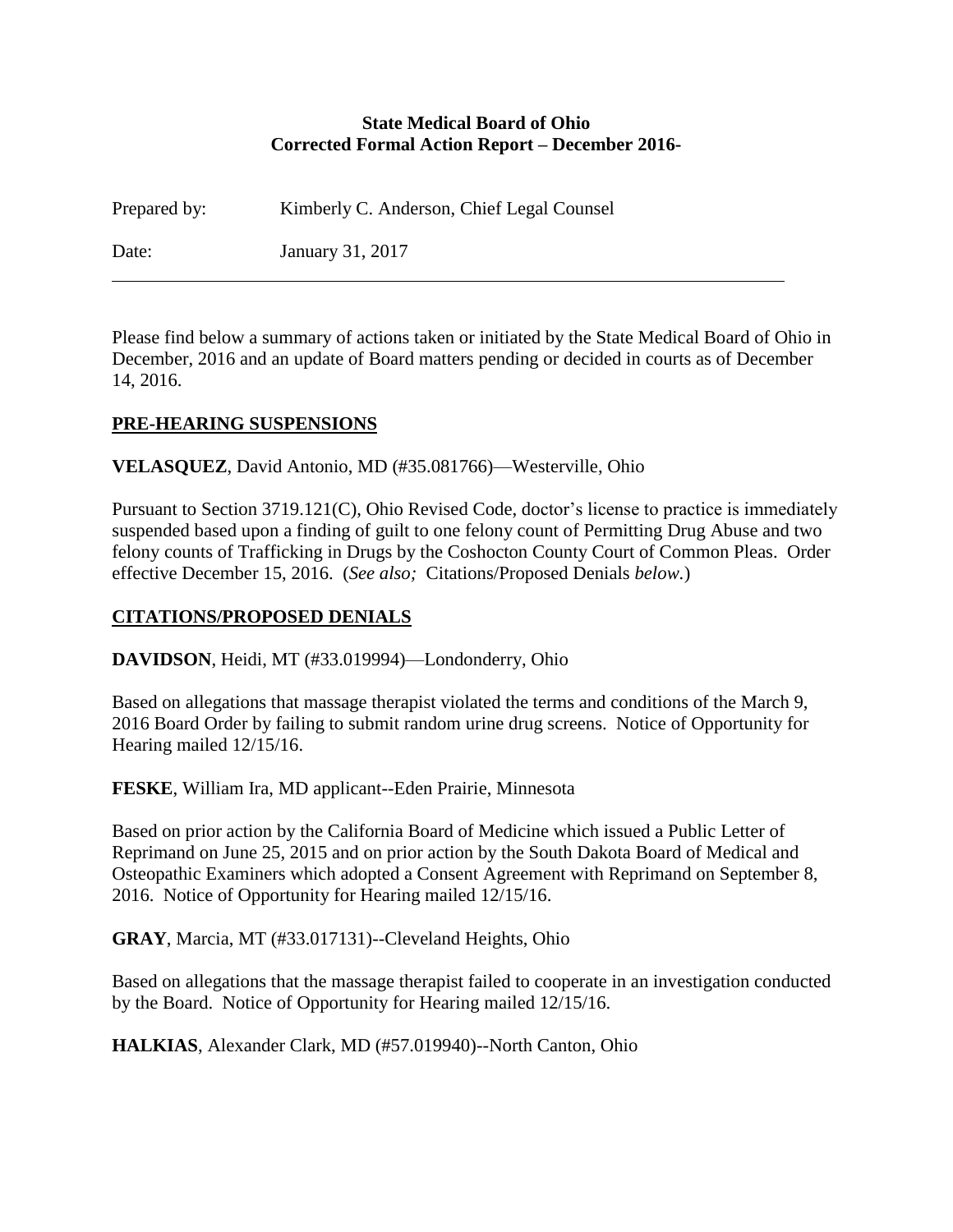Based on allegations that the doctor violated the terms and conditions of the March 2013 Step I Consent Agreement by failing to submit a quarterly declaration, failing to make personal appearances before the Board or its designated representative, failure to undertake and maintain participation in an alcohol and drug rehabilitation program and failure to enter into an aftercare contract with a Board-approved treatment provider. Notice of Opportunity for Hearing mailed 12/15/16.

### **VELASQUEZ**, David Antonio, MD (#35.081766)—Westerville, Ohio

Based on the doctor's conviction in the Coshocton County Court of Common Pleas on one felony count of Permitting Drug Abuse and two felony counts of Trafficking in Drugs and on the allegations that the doctor's conduct constitutes selling, giving away, personally furnishing, prescribing, or administering drugs for other than legal and legitimate therapeutic purposes or a plea of guilty to, a judicial finding of guilt of, or a judicial finding of eligibility for intervention in lieu of conviction of, a violation of any federal or state law regulating the possession, distribution, or use of any drug. Notice of Opportunity for Hearing mailed 12/15/16.

# **FINAL ORDERS**

**BANSAL,** Surinder K., MD (#35.036799)—Lima, Ohio

Medical license reprimanded. Based on conviction in the United States District Court for the Northern District of Ohio, Western Division of one count of Receipt and Delivery of Adulterated or Misbranded Drugs, a misdemeanor committed in the course of practice. Order effective 12/15/16.

**HALL,** Adam Patrick, DO (#34.008707)--New Smyrna Beach, Florida

Osteopathic medical license permanently revoked. Based on convictions in the Court of Common Pleas of Lawrence County, Ohio in which doctor pled guilty to Attempted Tampering with Evidence, a fourth degree felony and Possession of Criminal Tools, a fifth degree felony; allegations that doctor violated the conditions of limitation placed by the Board upon his certificate to practice; and allegations that his acts, conduct or omissions occurring after 3/14/07 and before 3/14/12 constitute making a false, fraudulent, deceptive, or misleading statement in the solicitation of or advertising for patients; in relation to the practice of osteopathic medicine and surgery; or in securing or attempting to secure any certificate to practice or certificate of registration issued by the Board. Order effective 12/15/16.

### **JOHNSON,** Molly Marie, MT applicant—Bettsville, Ohio

Application to practice massage therapy denied. Based on the finding that the massage therapy applicant is impaired in her ability to practice according to acceptable and prevailing standards of care because of habitual or excessive use or abuse of drugs, alcohol or other substances that impair ability to practice. (Journal Entry—No Hearing Requested). Order effective 12/15/16.

**MITRIONE**, Robert Thomas, MD applicant--Richmond, Indiana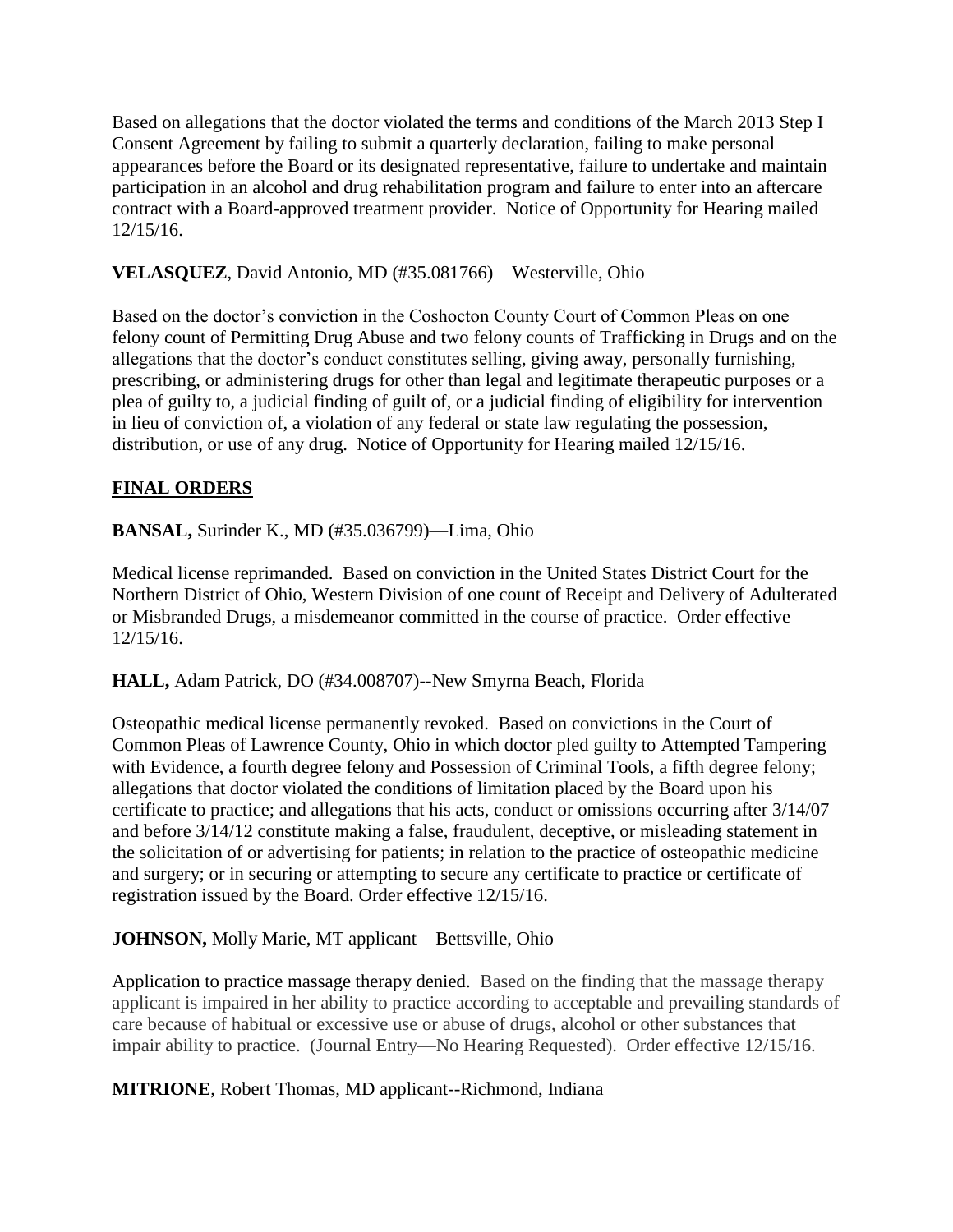License to practice medicine and surgery granted and reprimanded. Based on doctor's conviction in the United States District Court for the Central District of Illinois, Springfield Division on one felony count of Mail Fraud and one felony count of False Claims and based on prior actions by the Illinois Department of Financial and Professional Regulation, Division of Professional Regulation; the Pennsylvania Department of State, Bureau of Professional and Occupational Affairs; and the Medical Licensing Board of Indiana. Also based on doctor's exclusion from all Federal health care programs. Order effective 1/9/17.

### **VENNE**, Alexander Ryan, MT (#33.018216)—Columbus, Ohio

Massage therapist's certificate to practice massage therapy revoked. Based on massage therapist's felony plea of guilty to one felony count of Aggravated Possession of Drugs in the Common Pleas Court of Franklin County, Ohio and based upon a finding that the massage therapist made false, fraudulent, deceptive or misleading statements in securing or attempting to secure any certificate to practice or certificate of registration issued by the Board. Order effective 12/15/16.

### **WARDROP**, Patricia Joanne, MT (#33.013668)—Toledo, Ohio

Massage therapist's certificate to practice massage therapy permanently revoked. Based on the massage therapist's conviction in the Lucas County Court of Common Pleas of a felony, Theft from an Elderly Person or Disabled Adult; and the finding that the massage therapist failed to cooperate in an investigation conducted by the Board. (Journal Entry—No Hearing Requested). Order effective 12/15/16.

# **VOLUNTARY SURRENDERS/RETIREMENTS/WITHDRAWALS**

### **ANDERSON,** James Eric, MT (#33.005586)--St. Clairsville, Ohio

Permanent revocation of license to practice massage therapy authorized by massage therapist in lieu of formal disciplinary proceeding pursuant to Section 4731.22(B)(20), Ohio Revised Code, to wit: Prohibitions, Rule 4731-26-02, Ohio Administrative Code. Agreement effective 12/14/16.

**HALEY**, Daniel Thomas, DPM (#36.002711)—Reynoldsburg, Ohio

Permanent revocation of license to practice podiatric medicine authorized by podiatric physician in lieu of further formal disciplinary proceedings in Case No. 16-CRF-003, pursuant to Section 4731.22(B)(2), Ohio Revised Code, to wit: Rules 4731-26-02, 4731-26-03(A), 4731-11-08, 4731-11-11, Ohio Administrative Code; Sections 4731.22(B)(6), 4731.22(B)(12), 2925.11, 4731.22(B)19 and 4731.22 (B)(43), Ohio Revised Code. Effective 12/14/16.

**ROSSI,** Anthony Frederick, DPM (#36.002539)--Hermitage, Pennsylvania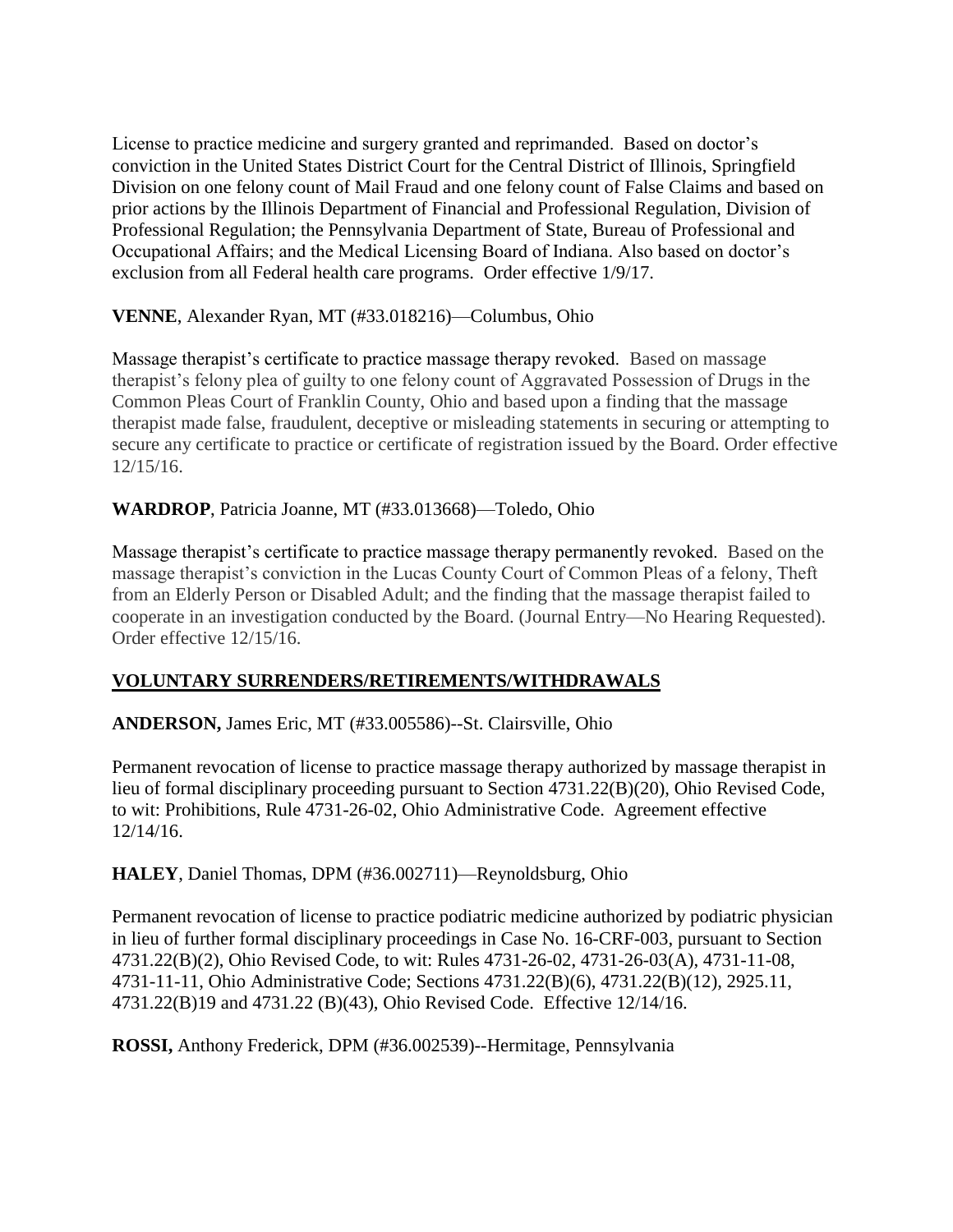Permanent revocation of license to practice podiatric medicine authorized by podiatric physician in lieu of further formal disciplinary proceeding in Case No. 16-CRF-0126 pursuant to Section 4731.22(B)(24), Ohio Revised Code. Effective 12/14/16.

## **CONSENT AGREEMENTS**

#### **BROWN**, Paul Robert, PA (#50.001371)—Perrysburg, Ohio

Certificate to practice as a physician assistant suspended for at least 90 days with interim monitoring conditions and conditions for reinstatement established including requirement that physician assistant enter into a subsequent consent agreement incorporating probationary terms, conditions and limitations as determined by the Board. Physician assistant subject to monetary fine in the amount of \$7500.00 to be paid within 30 days of the effective date of the agreement. Based on the physician assistant's admission that he is impaired in his ability to practice medicine in accordance with acceptable and prevailing standards of care because of habitual or excessive use or abuse of drugs, alcohol, or other substances that impair ability to practice. Agreement effective December 14, 2016.

**HODGE,** John Cameron, DO (#34.011389)--Grove City, Ohio

Osteopathic medical license suspended subject to interim monitoring conditions and conditions for reinstatement established. Based on the doctor's admission that he has failed to comply with an investigation of the Board. Agreement effective December 14, 2016.

**LENTINI**, Ross Rosario, MD (#35.063449)--East Liverpool, Ohio

Medical license reinstated with probationary terms, conditions and limitations for at least five years based on the doctor's admission that he has fulfilled the conditions for reinstatement as established by the August 2016 Step I Consent Agreement. Agreement effective December 14, 2016.

**SAMPSON**, Shane T., M.D. (#35.063468)--Greenville, Ohio

Commencing on the  $31<sup>st</sup>$  day after the effective date of the agreement, medical license suspended for at least 180 days subject to interim monitoring conditions and conditions for reinstatement including requirement that doctor enter into a subsequent consent agreement incorporating probationary terms, conditions and limitations as determined by the Board. Based on the doctor's admission that he engaged in sexual misconduct with one specified patient and that the doctor failed to obtain and/or document obtaining or accessing a report from the Ohio Automated RX Reporting System with respect to two specified patients. Agreement effective December 14, 2016. Suspension effective 1/14/17.

**STIPE** (Hobson), Elizabeth MT (#33.017562)—Lorain, Ohio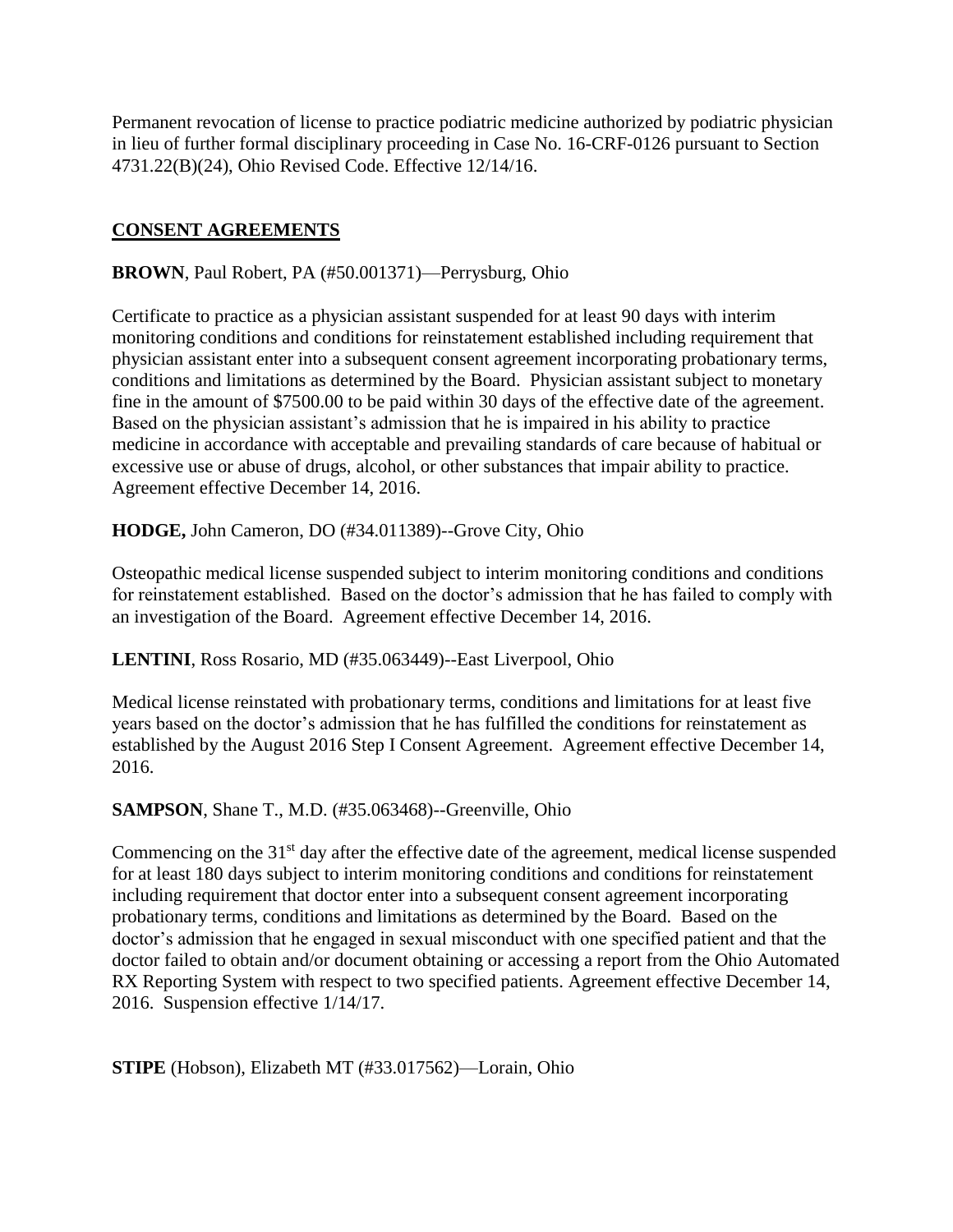Restoration of certificate to practice massage therapy granted and suspended for a definite period of ninety days with interim monitoring conditions and upon reinstatement, probationary terms and conditions for at least two years. Massage therapist subject to a monetary fine in the amount of \$500.00 to be paid within 30 days of the effective date of the agreement. Based on massage therapist's admission that her license lapsed on 1/1/14 and she continued to practice massage therapy until 12/7/16, acts which constitute a felony. Agreement effective December 14, 2016.

#### **SWANSON**, Shannon Lee, DO (#34.008887)--East Springfield, Pennsylvania

Medical license suspended for a definite period of thirty days with probationary terms, conditions and limitations for at least two years. Medical license subject to prescribing limitation that doctor will not prescribe controlled substances until her access to the Ohio Automated Rx Reporting System is restored. Doctor subject to a monetary fine in the amount of \$5,000.00 to be paid within 30 days of the effective date of the agreement. Based on the doctor's admission that she was found guilty of two misdemeanor counts of Attempted Misuse of the Ohio Automated Rx Report System in the Ashtabula County Court of Common Pleas. Agreement effective December 14, 2016.

**ZEWAIL**, Aly Mohamed Aly, MD (#35.088417)—Doylestown, Ohio

Medical license reinstated with probationary terms, conditions and limitations for at least five years based on doctor's admission that he has fulfilled the conditions for reinstatement as established by the August 2016 Superseding Step I Consent Agreement. Agreement effective December 14, 2016.

### **PROBATIONARY REQUESTS AND MODIFICATIONS**

**BANGERT**, Michael Theodore, MD (#35.123521)—Troy, Ohio

Doctor's request for approval of treating psychiatrist granted by vote of the Board on 12/14/16.

**BASEDOW**, William K, DO (#34.005686)—Ironton, Ohio

Doctor's request for approval of controlled substance prescribing course and medical recordkeeping course granted by vote of the Board on 12/14/16.

**BRUNO**, Patrick Lewis, MD (#35.096568)—Burton, Ohio

Doctor's request to discontinue the requirement for chart review granted by vote of the Board on 12/14/16.

**DARRAH**, Casey Dave, MD (#35.127592)—Toledo, Ohio (Non-disciplinary)

Doctor's request for approval of monitoring physician granted by vote of the Board on 12/14/16. Frequency and number of charts to be reviewed by monitor established.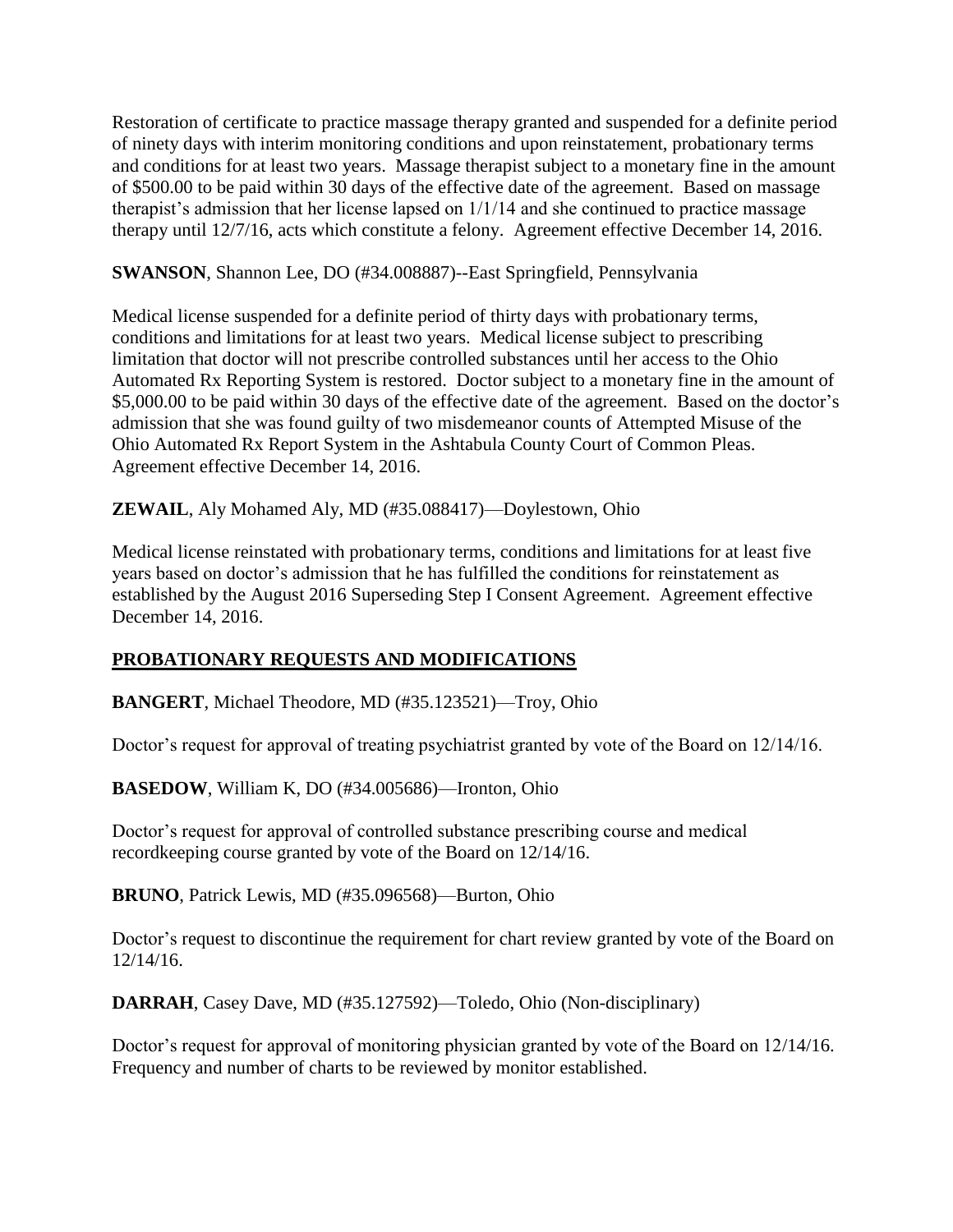**DEMINT**, Franklin Donald, DO (#34.005493)—Kingston, Ohio

Doctor's request to reduce personal appearances to every six months and request for approval of a monitoring physician and practice plan granted by vote of the Board on 12/14/16. Frequency and number of charts to be reviewed by monitor established.

**DENNIS,** Linda Jean, MD (#35.061450)--Columbus, Ohio

Doctor's request for approval of monitoring physician granted by vote of the Board on 12/14/16. Frequency and number of charts to be reviewed by monitor established.

**DHILLON,** Jagprit Singh, MD (#35.070181)—Brecksville, Ohio

Doctor's request for approval of monitoring physician granted by vote of the Board on 12/14/16. Frequency and number of charts to be reviewed by monitor established.

**EPSTEIN**, Donald Leslie, MD (#35.040595)--Pepper Pike, Ohio

Doctor's requests for approval of treating neurologist, practice plan and two monitoring physicians granted by vote of the Board on 12/14/16. Frequency and number of charts to be reviewed by monitors established.

**GRIFFIN**, Brian Frederic, MD (#35.044328)—Powell, Ohio

Doctor's request for approval of the discontinuation of the drug log requirement granted by vote of the Board on 12/14/16.

**GRUENTHER,** Raymond Carl, MD (#35.058309)—Gahanna, Ohio

Doctor's request for approval of monitoring physician and practice plan granted by vote of the Board on 12/14/16. Frequency and number of charts to be reviewed by the monitor established.

**KANG**, Kavita A.J., DO (#34.010993)—Cincinnati, Ohio

Doctor's request for approval of psychotherapist granted by vote of the Board on 12/14/16.

**MILLS**, Kyle Finnian, MD (#35.065391)—Wapakoneta, Ohio

Doctor's request for approval to reduce personal appearances to every six months and to reduce monthly drug screens to two random drug screens per month granted by vote of the Board on 12/14/16.

**PALMER**, Joshua David, MD (#35.129918)—Columbus, Ohio

Doctor's request to approve monitoring physician granted by vote of the Board on 12/14/16. Frequency and number of charts to be reviewed by monitor established.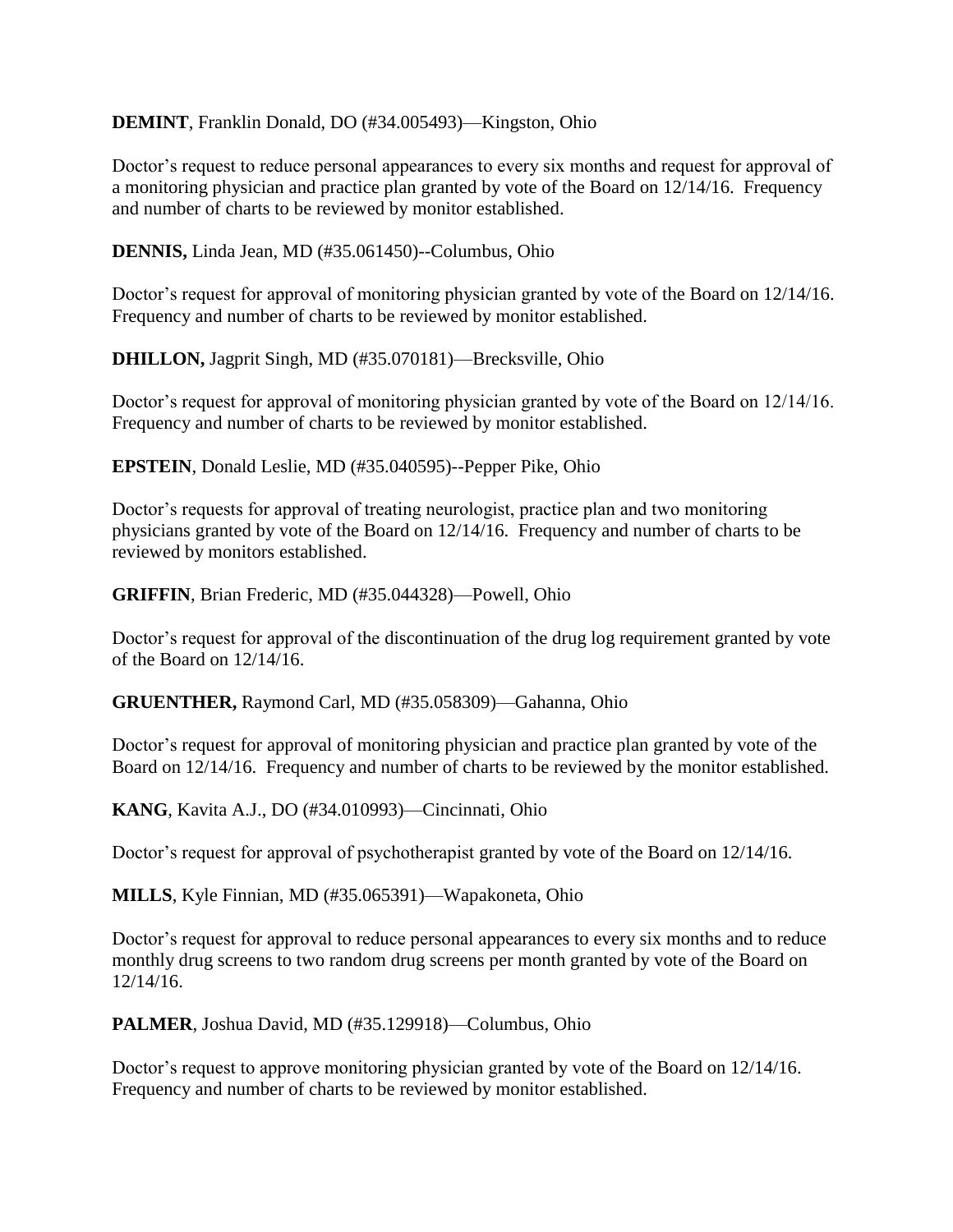### **PALOSKI**, William George, DO (#34.002293)—Canfield, Ohio

Doctor's requests for approval of a controlled substance prescribing course, a monitoring physician and practice plan granted by vote of the Board on 12/14/16. Frequency and number of charts to be reviewed by monitor established.

**PESA**, Nicholas Lawrence, MD (#35.095374)--Chagrin Falls, Ohio

Doctor's request for approval to reduce required attendance at drug and alcohol rehabilitation meetings from three per week to two per week with a minimum of ten per month granted by vote of the Board on 12/14/16.

**RATNANI**, M. Salim, MD (#35.066312)--Charleston, West Virginia

Doctor's request for approval of course regarding the maintenance of proper boundaries granted by vote of the Board on 12/14/16.

**RORICK**, Marvin Horton III, MD (#35.052318)—Cincinnati, Ohio

Doctor's request for approval of monitoring physician granted by vote of the Board on 12/14/16. Frequency and number of charts to be reviewed by monitor established.

**RUBENS**, Lawrence Michael, MD (#35.092837)—Columbus, Ohio

Doctor's request for approval of treating physician granted by vote of the Board on 12/14/16.

**SAQER**, Rezik Abdul Aziz, MD (#35.065952)--Houston, Texas

Doctor's request for approval to make personal appearances via electronic means granted by vote of the Board on 12/14/16.

**SIDDIQUI**, Siraj Ahmed, MD (#35.065056)—Mansfield, Ohio

Doctor's requests for approval of monitoring physician and practice plan granted by vote of the board on 12/14/16.

**STRAUBING**, Stephen Alan, MD (#35.040988)--Gainesville, Florida

Doctor's request for approval to make final personal appearance via electronic means granted by vote of the Board on 12/14/16.

### **PROBATION TERMINATED**

**BALDIE,** Kevin Gordon, MD (#35.128985)--Cuyahoga Falls, Ohio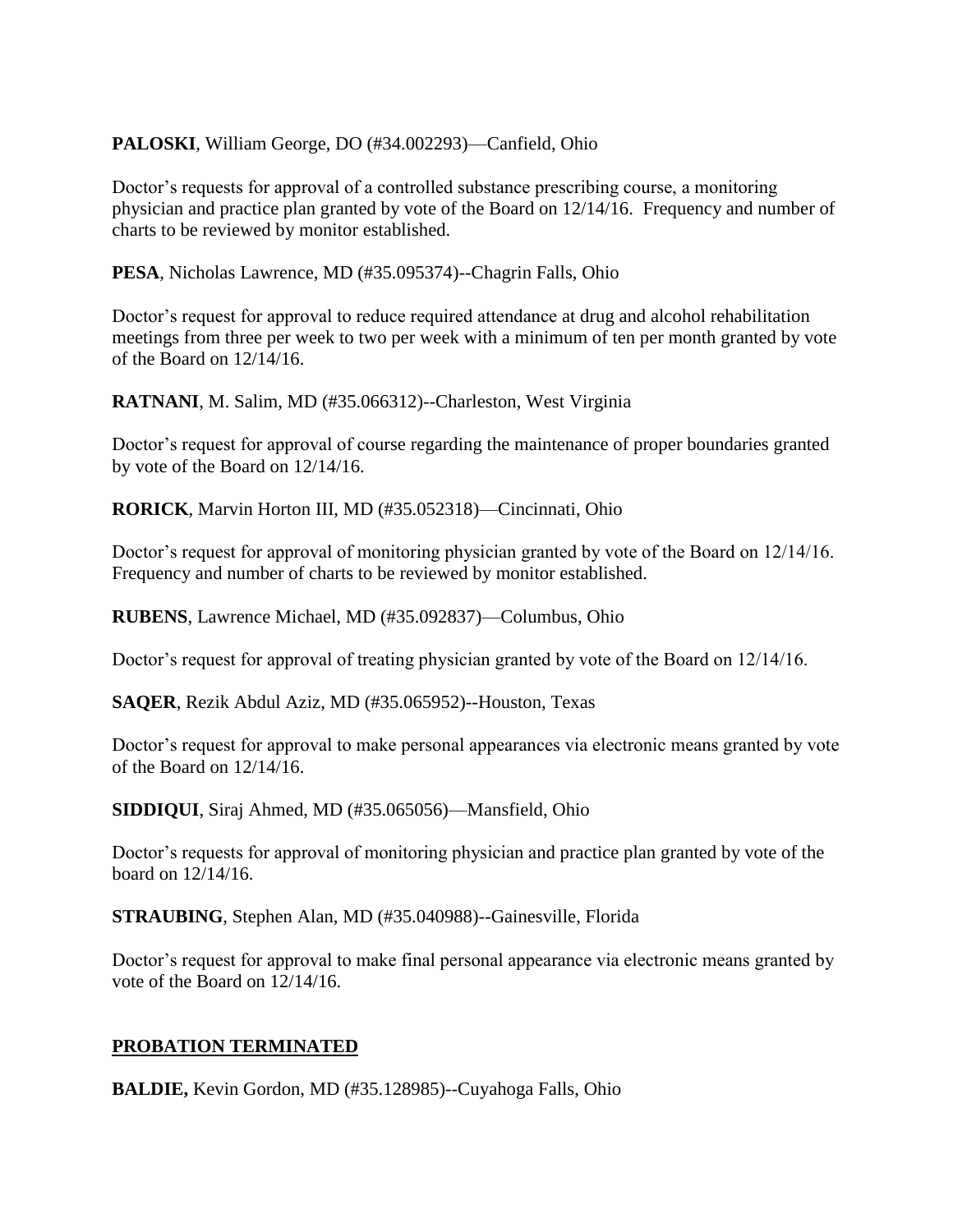Doctor's request for release from the terms of the December 11, 2013 Consent Agreement granted by vote of the Board on 12/14/16. Effective immediately.

**CORNELL**, Betsy Louise, MT (#33.007260)—Columbus, Ohio

Massage therapist's request for release from the terms of the April 9, 2014 Board Order granted by vote of the Board on 12/14/16. Effective immediately.

**FRAGATOS**, Peter, MD (#35.083165)—Brecksville, Ohio

Doctor's request for release from the terms of the December 8, 2010 Step II Consent Agreement granted by vote of the Board on 12/14/16. Effective immediately.

**SIGNS,** Denise J., MD (#35.049278)—Wooster, Ohio

Doctor's request for release from the terms of the June 9, 2011 Step II consent Agreement granted by vote of the Board on 12/14/16. Effective immediately.

**SITARIK**, Joseph P., DO (#34.004441)--East Liverpool, Ohio

Doctor's request for release from the terms of the April 14, 2010 Board Order granted by vote of the board on 12/14/16. Effective 12/16/16.

# **COURT ACTIONS**

**DEMAS**, Christopher Lou, MD (#35.042434)—Galena, Ohio

Notice of Appeal of the 11/9/16 Board Order filed with the Franklin County Court of Common Pleas on November 21, 2016.

**HOLLINGSWORTH**, J. Derek, DO (#34.007332)—Murray, Utah

By Decision and Entry dated November 22, 2016, the Franklin County Court of Common Pleas granted the State's Motion to Dismiss the doctor's appeal of the August 10, 2016 Board Order permanently revoking the doctor's license to practice osteopathic medicine and surgery.

**LANDRY**, Kristen Gabrielle, MD (#57.025517)—Columbus, Ohio

By Decision and Entry dated November 21, 2016, the Franklin County Court of Common Pleas adopted the October 27, 2016 Magistrate Decision which denied the doctor's Motion for Stay of Enforcement During Appeal.

**MASSOUH**, Marwan, MD (#35.056179) -- Fairview Park, Ohio